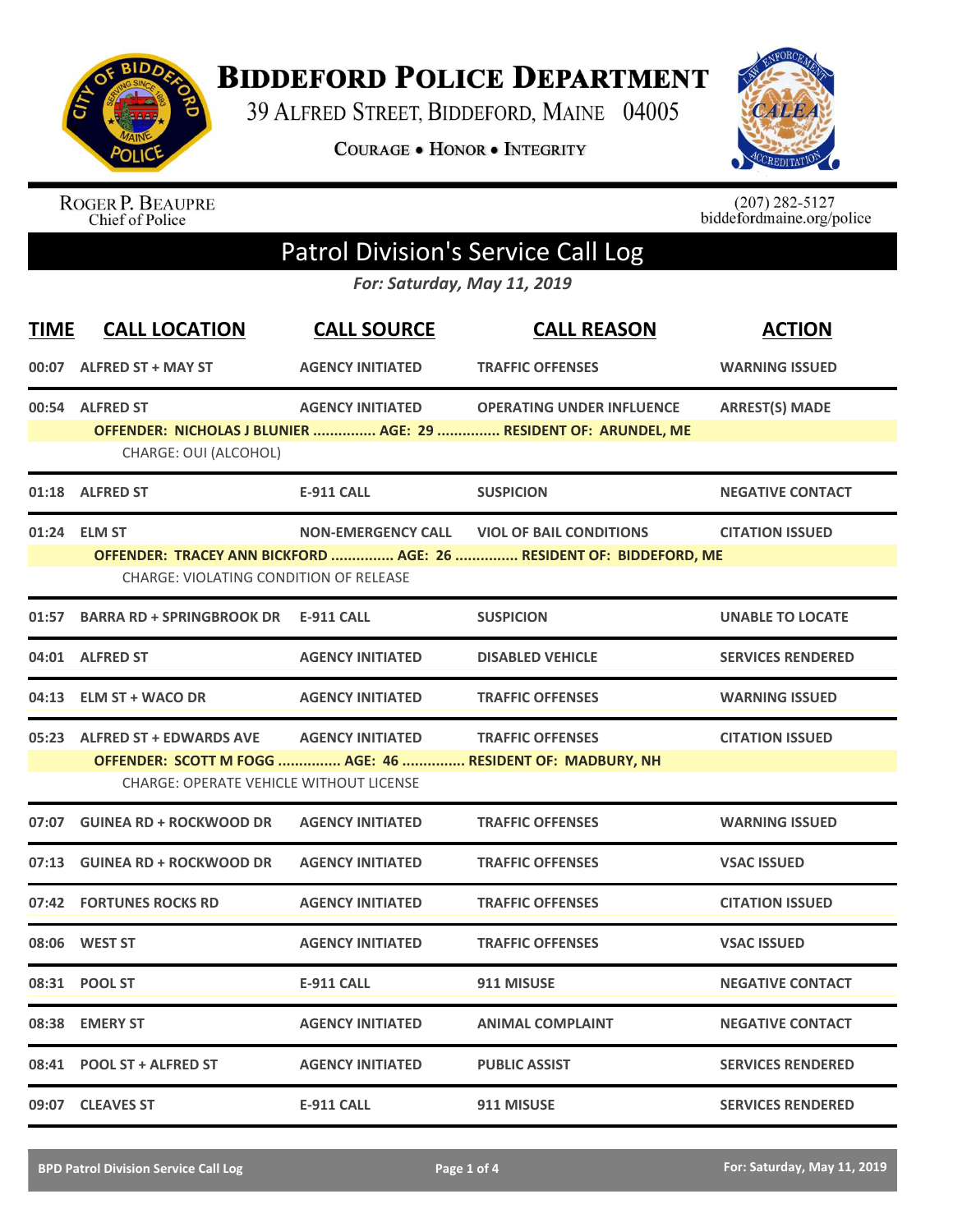| <b>TIME</b> | <b>CALL LOCATION</b>                            | <b>CALL SOURCE</b>        | <b>CALL REASON</b>            | <b>ACTION</b>                |
|-------------|-------------------------------------------------|---------------------------|-------------------------------|------------------------------|
|             | 09:42 WEST ST                                   | <b>AGENCY INITIATED</b>   | <b>TRAFFIC OFFENSES</b>       | <b>WARNING ISSUED</b>        |
|             | 09:58 ROCKY WAY                                 | <b>E-911 CALL</b>         | 911 MISUSE                    | <b>NO ACTION REQUIRED</b>    |
|             | 10:00 WEST ST                                   | <b>AGENCY INITIATED</b>   | <b>TRAFFIC OFFENSES</b>       | <b>WARNING ISSUED</b>        |
|             | 10:00 HILL ST                                   | <b>WALK-IN AT STATION</b> | <b>ASSIST PD AGENCY</b>       | <b>SERVICES RENDERED</b>     |
|             | 10:04 MEDICAL CENTER DR                         | E-911 CALL                | 911 MISUSE                    | <b>SERVICES RENDERED</b>     |
|             | 10:04 SUMMER ST                                 | <b>NON-EMERGENCY CALL</b> | <b>CRIMINAL MISCHIEF</b>      | <b>REPORT TAKEN</b>          |
| 10:08       | <b>BEACON AVE + ELM ST</b>                      | <b>AGENCY INITIATED</b>   | <b>DISABLED VEHICLE</b>       | <b>SERVICES RENDERED</b>     |
|             | 10:11 EMERY ST                                  | <b>AGENCY INITIATED</b>   | <b>ANIMAL COMPLAINT</b>       | <b>SERVICES RENDERED</b>     |
| 10:15       | <b>GUINEA RD + GREENLAND DR</b>                 | <b>AGENCY INITIATED</b>   | <b>TRAFFIC OFFENSES</b>       | <b>VSAC ISSUED</b>           |
|             | 10:37 MEETINGHOUSE RD                           | <b>AGENCY INITIATED</b>   | <b>TRAFFIC OFFENSES</b>       | <b>WARNING ISSUED</b>        |
|             | 10:40 HILL ST + HILLSIDE AVE                    | <b>NON-EMERGENCY CALL</b> | <b>PARKING COMPLAINT</b>      | <b>PARKING TICKET ISSUED</b> |
| 10:46       | <b>POOL ST + DECARY RD</b>                      | <b>AGENCY INITIATED</b>   | <b>TRAFFIC OFFENSES</b>       | <b>CITATION ISSUED</b>       |
| 10:54       | <b>POOL ST + GEORGE ST</b>                      | <b>AGENCY INITIATED</b>   | <b>TRAFFIC OFFENSES</b>       | <b>WARNING ISSUED</b>        |
|             | 11:02 POOL ST                                   | <b>AGENCY INITIATED</b>   | <b>TRAFFIC OFFENSES</b>       | <b>VSAC ISSUED</b>           |
|             | 11:05 ALFRED ST                                 | <b>NON-EMERGENCY CALL</b> | <b>SUSPICION</b>              | <b>SERVICES RENDERED</b>     |
|             | <b>11:17 HILL ST</b>                            | <b>AGENCY INITIATED</b>   | <b>PARKING COMPLAINT</b>      | <b>SERVICES RENDERED</b>     |
|             | 11:18 GUINEA RD + OAK RIDGE RD AGENCY INITIATED |                           | <b>TRAFFIC OFFENSES</b>       | <b>WARNING ISSUED</b>        |
|             | 11:22 WEST ST + GRAHAM ST                       | <b>AGENCY INITIATED</b>   | <b>TRAFFIC OFFENSES</b>       | <b>WARNING ISSUED</b>        |
|             | 11:47 WEST ST                                   | E-911 CALL                | <b>SUSPICION</b>              | <b>SERVICES RENDERED</b>     |
|             | 12:31 BRADBURY ST + CUTTS ST                    | <b>AGENCY INITIATED</b>   | <b>TRAFFIC OFFENSES</b>       | <b>WARNING ISSUED</b>        |
|             | 12:40 ALFRED ST                                 | <b>NON-EMERGENCY CALL</b> | <b>COURT ORDERED CHECK IN</b> | <b>SERVICES RENDERED</b>     |
|             | 12:51 MILE STRETCH RD                           | <b>AGENCY INITIATED</b>   | <b>SHELLFISH VIOLATION</b>    | <b>NO VIOLATION</b>          |
|             | 12:57 ALFRED ST + MAY ST                        | <b>AGENCY INITIATED</b>   | <b>TRAFFIC OFFENSES</b>       | <b>WARNING ISSUED</b>        |
|             | 12:59 TAYLOR ST + ELM ST                        | <b>AGENCY INITIATED</b>   | <b>TRAFFIC OFFENSES</b>       | <b>VSAC ISSUED</b>           |
|             | 13:10 MEDICAL CENTER DR                         | E-911 CALL                | 911 MISUSE                    | <b>NO ACTION REQUIRED</b>    |
|             | 13:15 SOUTH ST                                  | E-911 CALL                | <b>JUVENILE OFFENSES</b>      | <b>SERVICES RENDERED</b>     |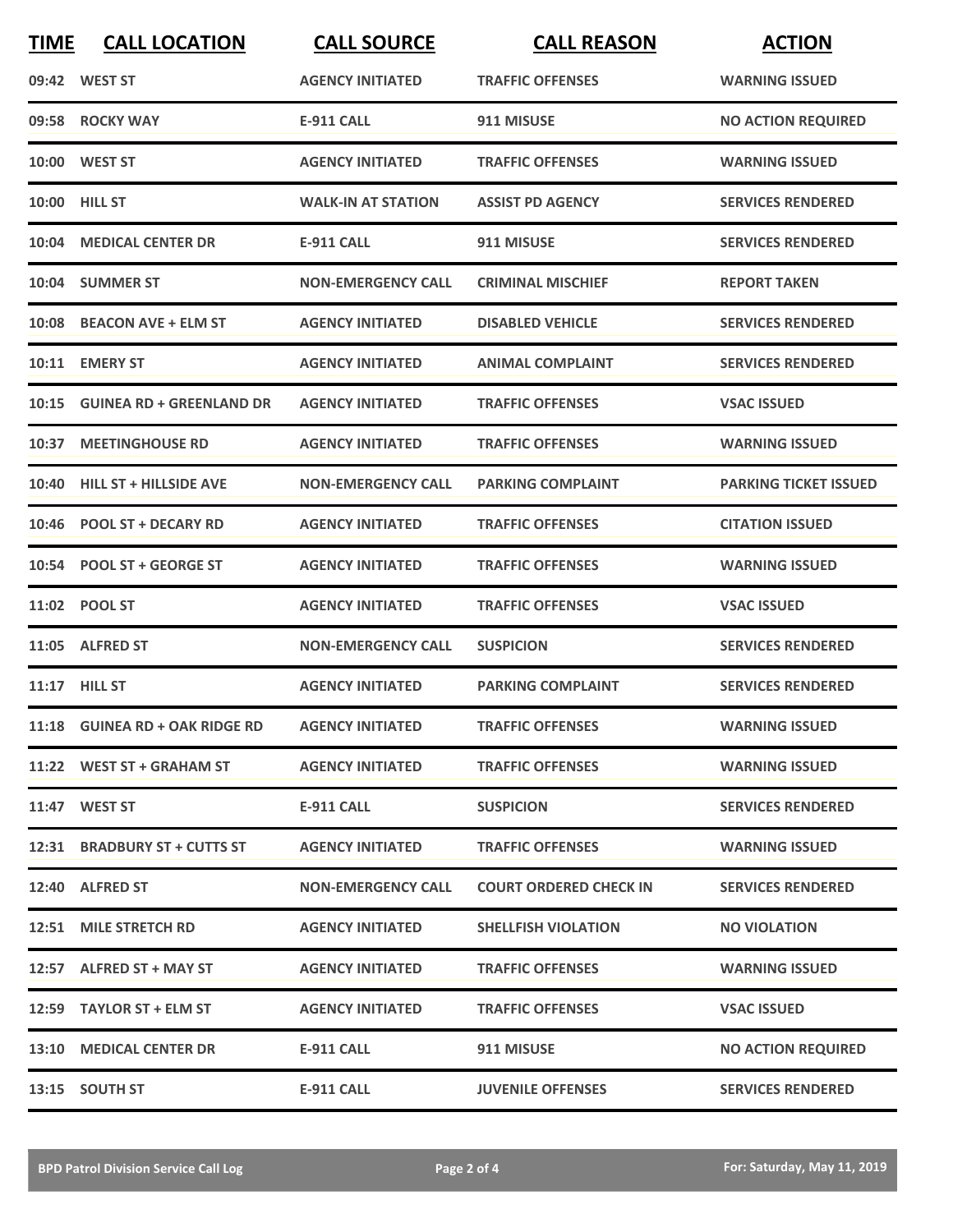| <b>TIME</b> | <b>CALL LOCATION</b>            | <b>CALL SOURCE</b>        | <b>CALL REASON</b>         | <b>ACTION</b>                |
|-------------|---------------------------------|---------------------------|----------------------------|------------------------------|
|             | 13:17 ALFRED ST                 | <b>AGENCY INITIATED</b>   | <b>TRAFFIC OFFENSES</b>    | <b>NO ACTION REQUIRED</b>    |
|             | 13:27 SOUTH ST                  | <b>AGENCY INITIATED</b>   | <b>TRAFFIC OFFENSES</b>    | <b>VSAC ISSUED</b>           |
| 13:52       |                                 | <b>NON-EMERGENCY CALL</b> | <b>ASSIST PD AGENCY</b>    | <b>SERVICES RENDERED</b>     |
|             | 15:04 HILLS BEACH RD            | <b>RADIO</b>              | <b>ARTICLES LOST/FOUND</b> | <b>SERVICES RENDERED</b>     |
|             | 15:30 MAIN ST                   | <b>NON-EMERGENCY CALL</b> | <b>SUSPICION</b>           | <b>NEGATIVE CONTACT</b>      |
|             | 15:37 POOL ST + MEETINGHOUSE RD | <b>RADIO</b>              | <b>ALL OTHER</b>           | <b>SERVICES RENDERED</b>     |
|             | 15:51 SULLIVAN ST               | <b>NON-EMERGENCY CALL</b> | <b>CIVIL COMPLAINT</b>     | <b>CIVIL COMPLAINT</b>       |
|             | 15:59 STATE ST                  | <b>E-911 CALL</b>         | 911 MISUSE                 | <b>SERVICES RENDERED</b>     |
|             | 16:24 ALFRED ST                 | <b>AGENCY INITIATED</b>   | <b>TRAFFIC OFFENSES</b>    | <b>WARNING ISSUED</b>        |
|             | 17:13 MAIN ST                   | <b>AGENCY INITIATED</b>   | <b>TRAFFIC OFFENSES</b>    | <b>VSAC ISSUED</b>           |
|             | 17:36 MAIN ST                   | <b>NON-EMERGENCY CALL</b> | <b>SUSPICION</b>           | <b>SERVICES RENDERED</b>     |
|             | 18:01 ELM ST + DRAPEAU ST       | <b>AGENCY INITIATED</b>   | <b>TRAFFIC OFFENSES</b>    | <b>WARNING ISSUED</b>        |
|             | 18:05 ALFRED ST                 | <b>E-911 CALL</b>         | <b>SUSPICION</b>           | <b>TRANSPORT TO HOSPITAL</b> |
| 18:06       | <b>MAIN ST</b>                  | <b>AGENCY INITIATED</b>   | <b>TRAFFIC OFFENSES</b>    | <b>WARNING ISSUED</b>        |
| 18:11       | <b>MAINE TPKE + ALFRED ST</b>   | <b>AGENCY INITIATED</b>   | <b>TRAFFIC OFFENSES</b>    | <b>WARNING ISSUED</b>        |
|             | 18:25 DIAMOND ST                | <b>NON-EMERGENCY CALL</b> | <b>SUSPICION</b>           | <b>SERVICES RENDERED</b>     |
|             | 19:03 RIDGEVIEW DR              | <b>E-911 CALL</b>         | <b>CIVIL COMPLAINT</b>     | <b>CIVIL COMPLAINT</b>       |
|             | 19:54 PRECOURT ST + BAKERS WAY  | <b>NON-EMERGENCY CALL</b> | <b>SUSPICION</b>           | <b>UNFOUNDED</b>             |
|             | 20:00 HIGH ST                   | <b>AGENCY INITIATED</b>   | <b>TRAFFIC OFFENSES</b>    | <b>WARNING ISSUED</b>        |
|             | 20:03 ELM ST                    | <b>NON-EMERGENCY CALL</b> | <b>ASSAULT</b>             | <b>REPORT TAKEN</b>          |
|             | <b>20:09 DARTMOUTH ST</b>       | E-911 CALL                | 911 MISUSE                 | <b>NO ACTION REQUIRED</b>    |
|             | 20:29 ELM ST + SPRUCE ST        | <b>AGENCY INITIATED</b>   | <b>TRAFFIC OFFENSES</b>    | <b>WARNING ISSUED</b>        |
|             | 20:44 ALFRED ST + ROBERTS ST    | <b>AGENCY INITIATED</b>   | <b>TRAFFIC OFFENSES</b>    | <b>WARNING ISSUED</b>        |
|             | 21:21 ALFRED ST                 | <b>AGENCY INITIATED</b>   | <b>TRAFFIC OFFENSES</b>    | <b>WARNING ISSUED</b>        |
|             | 21:37 ALFRED ST + MARINER WAY   | <b>AGENCY INITIATED</b>   | <b>TRAFFIC OFFENSES</b>    | <b>WARNING ISSUED</b>        |
|             | 21:46 ELM ST + TAYLOR ST        | <b>AGENCY INITIATED</b>   | <b>TRAFFIC OFFENSES</b>    | <b>WARNING ISSUED</b>        |